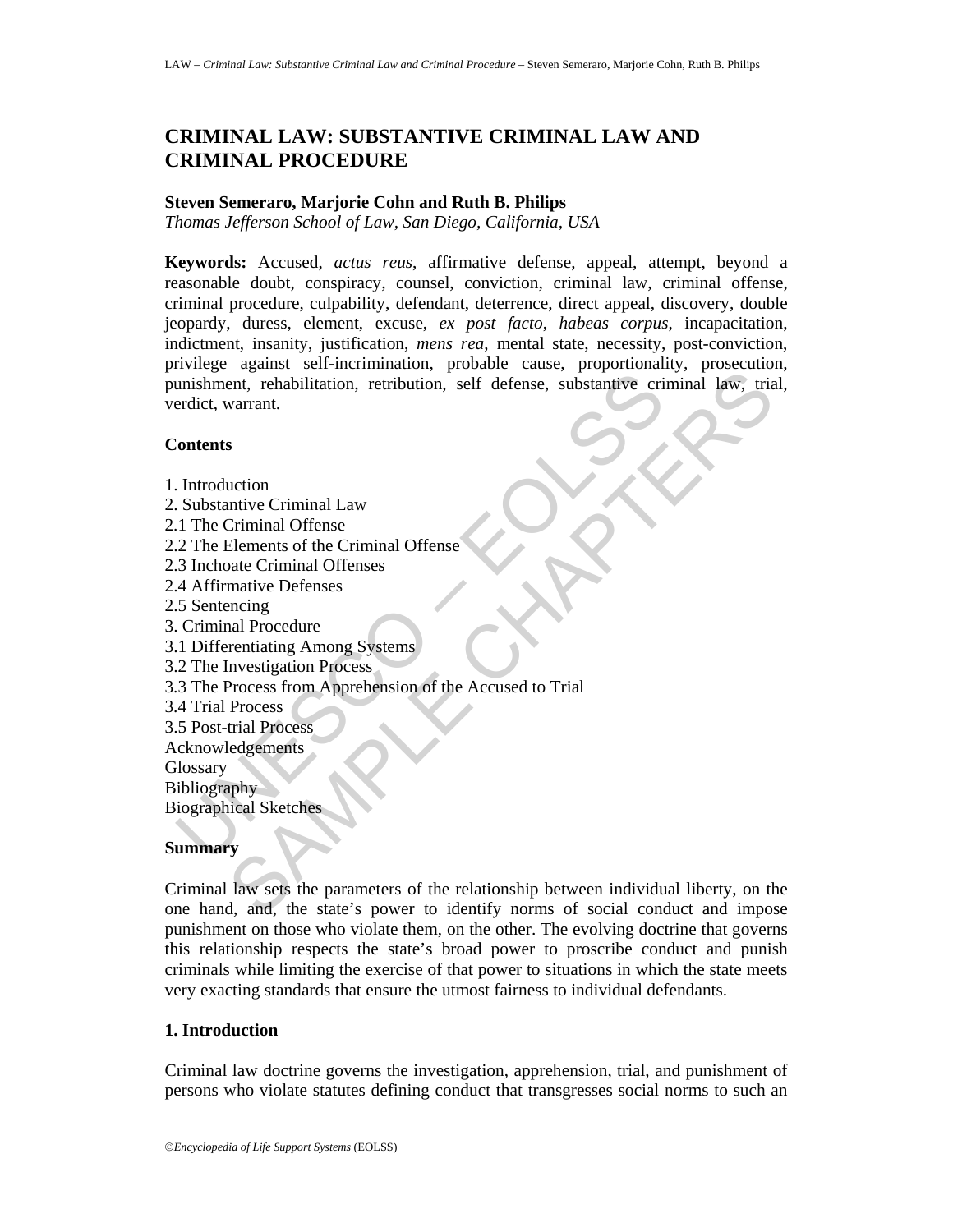extent that the conduct may be deemed criminal. Criminal law violations enable the government to deprive individuals of property (through the imposition of fines and the seizure of assets), liberty (through sentences of imprisonment), and even life (in jurisdictions where the death penalty remains in use). For this reason, criminal law doctrine is subject to unique scrutiny and is continually reassessed to guard against unjust punishment.

Criminal law doctrine is divided into two broad categories: (a) substantive criminal law, which defines criminal offenses and potential defenses as well as permissible forms, and severity, of punishment for particular offenses, and (b) criminal procedure, which governs the rules that apply to the investigation and apprehension of suspects and pretrial, trial, and post-trial criminal proceedings.

Section 2 of this article describes the substantive criminal law. For the most part, this section does not distinguish among common law systems, civil law systems, and international treaties concerning criminal law. With some notable exceptions, substantive criminal law does not vary in significant ways among systems. Section 3 discusses criminal procedure, identifying the distinct theoretical and practical differences among systems.

# **2. Substantive Criminal Law**

The substantive criminal law can be divided into three sub-categories: (a) the definition of criminal offenses; (b) affirmative defenses that may permit the accused to avoid a criminal conviction even if she committed the criminal offense; and (c) limitations on permissible types of punishments or on the severity of punishments for particular crimes.

# **2.1 The Criminal Offense**

ection 2 of this article describes the substantive criminal law. For the<br>ection does not distinguish among common law systems, civil laternational treaties concerning criminal law. With some not<br>bbstantive criminal law doe 2 of this article describes the substantive criminal law. For the most part, th<br>docs not distinguish among common law systems, civil law systems, amonal treaties concerning criminal law. With some notable exception<br>on an t Criminal offenses are defined in statutes enacted by legislatures. An executive arm of the government—usually referred to as the prosecution, but sometimes the state, the people, or the crown—is responsible for enforcing the criminal laws by proving that a particular defendant has violated a particular criminal statute. Even in common law countries, criminal offenses must be set out in statutes that define crimes with sufficient particularity to provide notice of the conduct deemed by the society to be criminal and the range of available punishment. This requirement is known as the principle of legality, *nullum crimen sine lege,* or *nulla poena sine lege*. And a state is prohibited from prosecuting a defendant for violating a criminal statute that had not been enacted at the time of the challenged conduct. In the US, this principle is embodied in the *Ex Post Facto* clause of Article I, Section 9 of the Federal Constitution.

A criminal offense consists of elements that must be proven by the prosecution. The defendant is presumed innocent until proven guilty, typically with the prosecution bearing the burden of proof beyond a reasonable doubt. This standard of proof is significantly higher than the preponderance-of-the-evidence standard or the clear-andconvincing-evidence standard that are more common in non-criminal (civil) cases. In the US, the beyond-a-reasonable-doubt standard for all elements of the offense is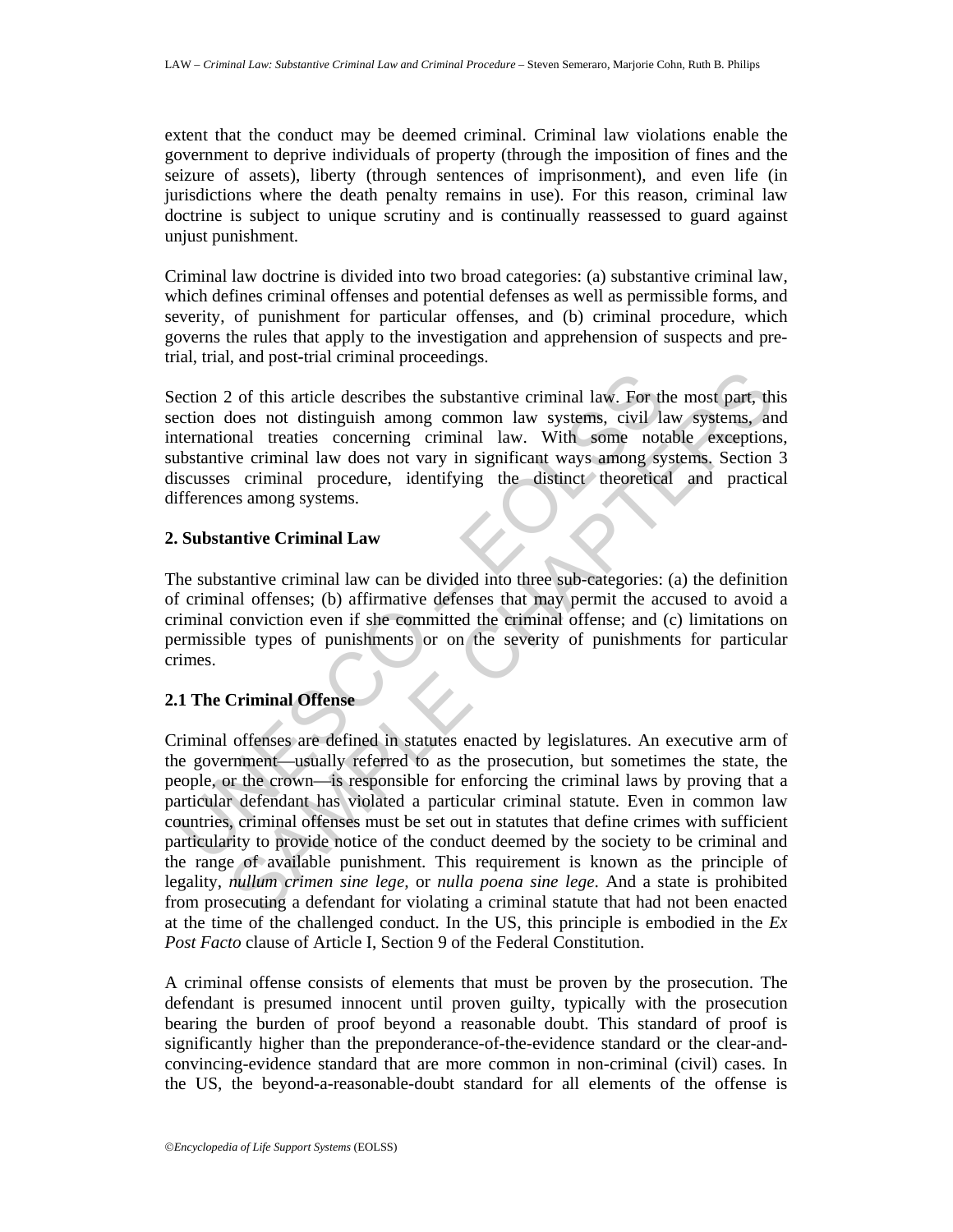compelled as a constitutional principle derived from the Due Process Clauses of the Fifth and Fourteenth Amendments. Legislatures are thus prohibited from deviating from it.

### **2.2 The Elements of the Criminal Offense**

The elements of a crime may be of three types: (a) conduct in which the accused must engage; (b) results of the accused's conduct; and (c) circumstances that must exist. For example, a criminal statute may define a crime applicable to individuals who murder a police officer as "the killing of a law enforcement officer." To convict an accused of violating this statute, the prosecution must prove beyond a reasonable doubt that the accused satisfied each of the three types of elements. First, the conduct element would be the act—shooting, stabbing, poisoning—that caused another person to die. Second, the result element would be that person's death. Third, the circumstance element would be that the victim was a police officer. Not all criminal statutes include all three types of elements. But every criminal statute must require the commission of at least one criminal act or *actus reus*, i.e., an act by the defendant suggesting that he or she made a conscious choice to engage in behavior that violated a criminal statute.

e the act—shooting, stabbing, poisoning—that caused another person<br>re result element would be that person's death. Third, the circumstrance<br>that the victim was a police officer. Not all criminal statutes include<br>telements. ct—shooting, stabbing, poisoning—that caused another person to die. Second<br>telement would be that person's selech. Third, the circumstance element would<br>ne victim was a police officer. Not all criminal statutes include all The legislature may not enact a criminal statute to punish individuals for thinking certain thoughts. While one can choose whether *to act on* certain thoughts, criminal law doctrine assumes that an individual lacks the *ability to control* one's thoughts. Similarly, statutes may not define criminal conduct in terms so vague that individuals cannot determine which conduct is lawful and which is not. Criminal statutes also may not punish individuals for having a certain status (e.g., mental retardation) or for involuntary acts (e.g., violent behavior in the course of a seizure). In cases where a defendant acted involuntarily, however, substantive criminal law doctrine may examine the defendant's earlier conduct, which may include a sufficiently criminal act. For example, if a defendant engages in conduct that he knows may lead him to suffer from a violent seizure—such as taking certain drugs—that earlier conduct may constitute a criminal act even though the defendant's conduct during the seizure was involuntary.

Ordinarily, a failure to act—an omission—may not constitute a criminal act. In limited circumstances, however, criminal liability may be imposed on one who fails to take steps to prevent harm from occurring. These special circumstances are generally limited to situations in which the defendant had a legal duty to act. Examples include duties created by a statute, a contract, a status relationship, or by voluntarily assuming the duty to care for another and then so secluding that person, that no one else could supply care.

In addition to requiring a criminal act, criminal statutes also specify the level of culpability a defendant must possess. This culpability determination is known as the mental state requirement or *mens rea*. Historically, the substantive criminal law was divided into two categories: (a) general intent crimes and (b) specific intent crimes. A general intent crime is a crime like arson in which the prosecution can prove the required mental state simply by showing that the defendant knowingly committed the acts that constitute the crime (i.e., setting fire to a building). To prove a specific intent crime the prosecution must show more than the defendant's knowing commission of certain acts. The prosecution must further show that the defendant's acts were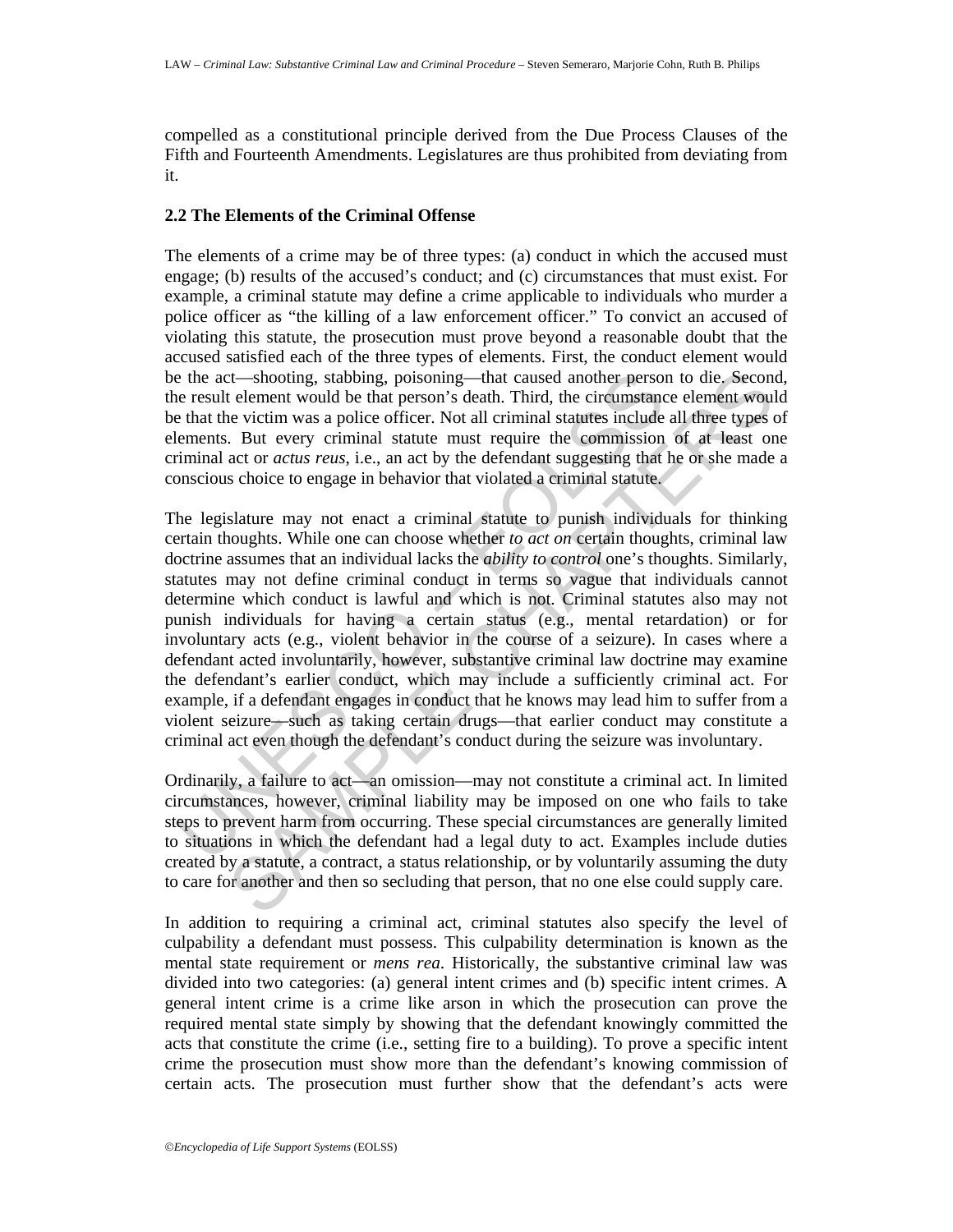accompanied by a purpose to commit another crime. For example, burglary—which is defined as entering a building without permission and with the intent to commit another crime—is a specific intent crime, because the prosecution must show both that the defendant knowingly entered the building *and* that he did so in order to commit a crime while inside.

The promulgation of the American Law Institute's Model Penal Code in 1962 significantly influenced mental state analysis in two ways. First, the Code proposed more specific gradations in mental states beyond the general/specific intent categories. It defined possible mental states from most blameworthy to least blameworthy as follows:

- (a) Purpose—acting with the hope or desire to bring about a certain result;
- (b) Knowledge—acting with knowledge to a virtual certainty that one's conduct will bring about a certain result;
- (c) Recklessness—acting after consciously adverting to a substantial and unjustifiable risk that one's conduct will bring about a certain result;
- (d) Negligence—acting in the face of a subjectively unrecognized substantial and unjustifiable risk that one's conduct will bring about a certain result that an objectively reasonable person in one's circumstances would have recognized;
- (e) Strict liability—acting in a way that contributes to a harmful result where one did not recognize the risk and an objectively reasonable person in similar circumstances would not have recognized the risk.

(a) Purpose—acting with the hope or desire to bring about a certain res bring obly Monovledge –acting with knowledge to a virtual certainty that or bring about a certain result;<br>
Unit apout a certain result;<br>
Unit apout a While many jurisdictions have revised their criminal codes to use the Model Penal Code's terminology, many statutes continue to refer to intent, willfulness, gross negligence, and the like to establish particular mental states. For ease of analysis, courts will often try to fit the statutory term within the Model Code's hierarchy. For example, *intent to kill* can be thought of as killing with a Model Code mental state of purpose or knowledge. Gross negligence can be thought of as a failure to recognize an extremely high risk that an objectively reasonable person would have recognized.

ose—acting with the hope or desire to bring about a certain result;<br>
velobe —acting with knowledge to a virtual certainty that one's conduct will<br>
alabout a certain result;<br>
lasones—acting after consciously adverting to a Second, the Model Penal Code specified that each element in a criminal statute should have a requisite mental state requirement. Each of the above descriptions apply to result elements. But with a slight modification of the definition, they could be applied to conduct or circumstance elements as well. For example, a statute might prohibit "knowingly killing a police officer being at least reckless with respect to the officer's identity." To prove a defendant guilty of violating such a statute, the prosecution would need to prove beyond a reasonable doubt that the defendant knew to a virtual certainty that his conduct would result in a person's death, and that the defendant adverted to a substantial and unjustifiable risk that the person he was killing was a police officer. Statutes often fail to specify a particular mental state for each element, and courts must therefore develop and employ rules of statutory interpretation to supply mental states where necessary.

# **2.3 Inchoate Criminal Offenses**

Modern criminal law reaches conduct that threatens harm as well as conduct that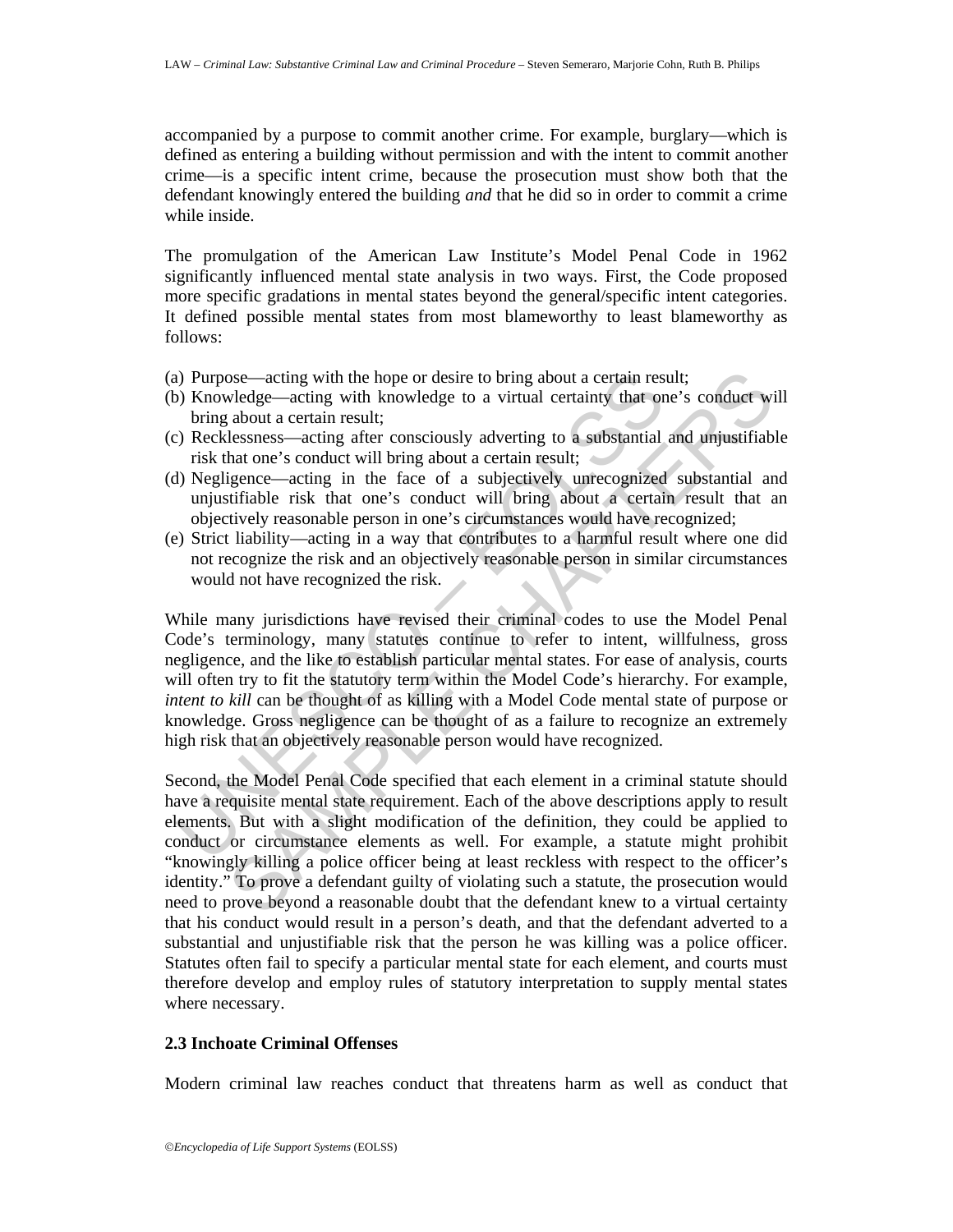actually causes harm. Crimes punishing conduct that does not actually cause harm are called inchoate crimes and fall into two general categories: (a) conspiracy and (b) attempt.

The elements of the crime of conspiracy are an agreement between two or more persons to engage in an unlawful activity and the commission by at least one of the coconspirators of an overt act in furtherance of the crime. Any act, no matter how minor, meets this requirement as long as it furthers the object of the conspiracy.

Crimes committed by co-conspirators are thought to justify more punishment than crimes committed by individuals, because (a) the division of labor allows groups to commit more harm than individuals and (b) groups reinforce each member's criminal purpose, making abandonment of unlawful activity less likely. As a result, coconspirators may be punished for both agreeing to commit a crime and actually committing it. A co-conspirator may also be found guilty of the crime of conspiracy even if he withdraws from the conspiracy before its unlawful object is obtained, so long as some co-conspirator committed an overt act before the withdrawal. The Model Penal Code proposed permitting a defendant to escape a conviction for the crime of conspiracy only if he actually thwarted the conspiracy's unlawful object.

The scope of the crime of conspiracy varies across jurisdictions depending upon the unlawful activity that the co-conspirators agree to commit. In some jurisdictions, a conspiracy to violate any law—civil or criminal—can give rise to criminal liability as a conspiracy. In other jurisdictions, the co-conspirators must agree to violate a criminal statute or, in some jurisdictions, a felony criminal statute in order to commit the crime of conspiracy.

ompinitators may be punished for both agreeing to commit a crimominiting it. A co-conspirator may also be found guilty of the criminal weven if he withdraws from the conspirate yelofre its unlawful object is some co-conspi for smay be punished for both agreeing to commit a crime and aetuall<br>mg it. A co-conspirator may also be found guilty of the erien of conspirac-<br>e withdraws from the conspiracy before its unlawful object is obtained, so lo The elements of attempt are the intent to commit a crime and the commission of sufficient acts to confirm the accused's intent to commit that crime. The definition of what constitutes sufficient acts to confirm intent varies widely across jurisdictions. The Model Penal Code defines the test as a substantial step toward the commission of the crime that strongly corroborates the accused's criminal intent. Many jurisdictions require acts closer to the actual commission of the completed crime in order to establish liability for the crime of attempt.

Unlike conspiracy, the crime of attempt is said to merge with the completed crime. A defendant may thus be punished for attempting to commit a crime, or for actually committing it, but not both. Like conspiracy, however, a defendant cannot escape liability for the crime of attempt once he commits sufficient acts to cross the line that separates mere preparation for an unlawful enterprise from the actual attempt. A defendant who abandons his criminal enterprise before the final act is nonetheless guilty of a criminal attempt.

The Model Penal Code, however, proposed a standard that would permit a defendant to escape liability if he completely and voluntarily abandoned the criminal enterprise in one of two ways: completely, in the sense that the crime was not merely postponed until a more opportune time; and, voluntarily, in the sense that the abandonment was not triggered by new information not available when the enterprise started, such as a more sophisticated alarm system.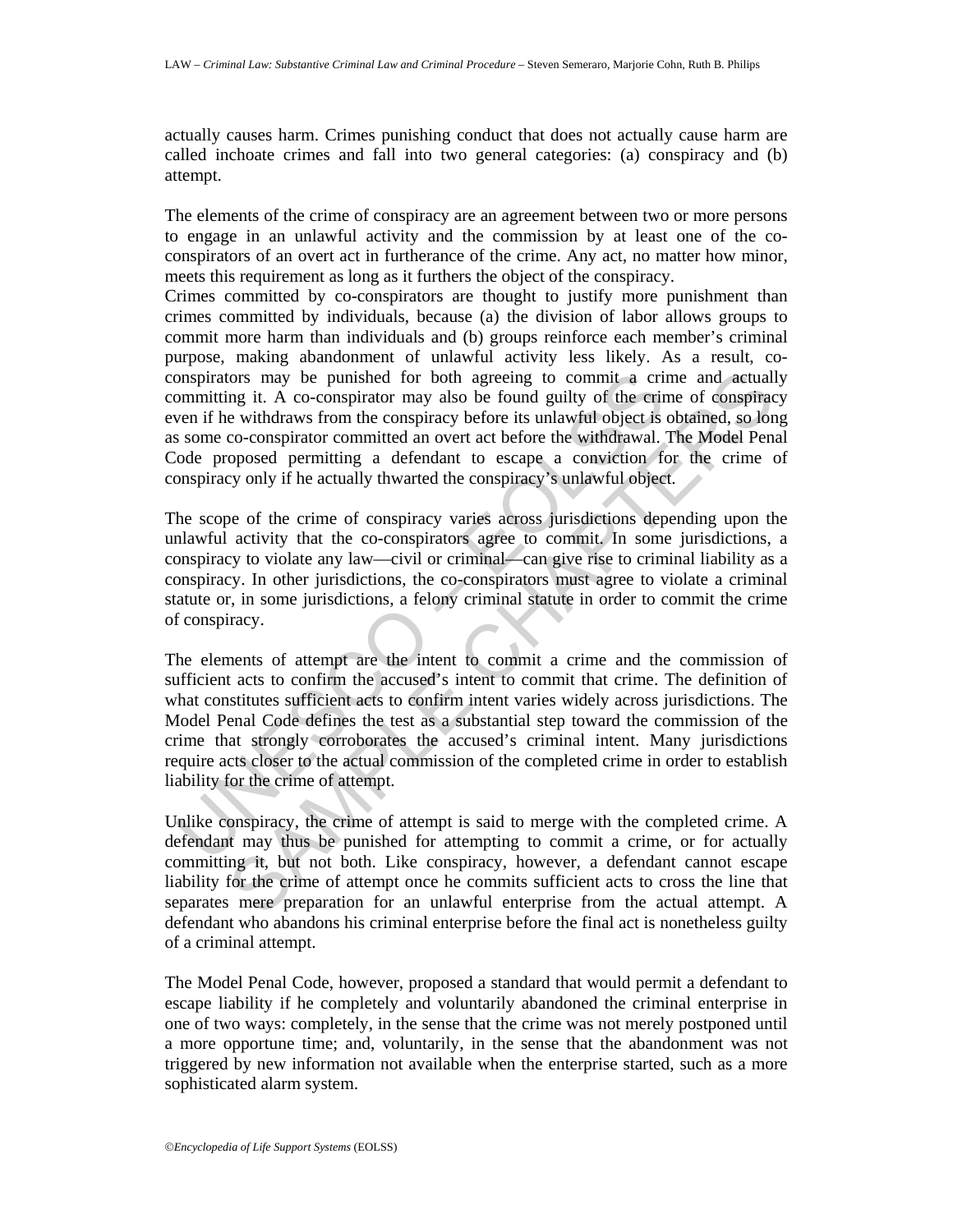- - -

> TO ACCESS ALL THE **20 PAGES** OF THIS CHAPTER, Visit[: http://www.eolss.net/Eolss-sampleAllChapter.aspx](https://www.eolss.net/ebooklib/sc_cart.aspx?File=E6-31-02-04)

#### **Bibliography**

merican Law Institute (1985). *Model Penal Code and Commentaries* (Official comments). multi-volume treatise all pages; American Law Institute, Philadelphia, riminal Code with Commentary that has proven very influence in t Law Institute (1985). *Model Penal Code and Commentaries* (Official Draft and Reviss<br>
2.). multi-volume treatise all pages; American Law Institute, Philadelphia, PA, USA... [Mod<br>
Code with Commentary that has proven very i American Law Institute (1985). *Model Penal Code and Commentaries* (Official Draft and Revised Comments). multi-volume treatise all pages; American Law Institute, Philadelphia, PA, USA.. [Model Criminal Code with Commentary that has proven very influence in the development of substantive criminal law.]

Beres L. R. (1993). Iraqi crimes and international law: The imperative to punish. *Denver Journal of International Law and Policy* **21**, 335.

Bradley C. ed. (1999). *Criminal Procedure A Worldwide Study*. Carolina Academic Press.

Hosp C. L. (1991). Has the PMS defense gained a legitimate toehold in Virginia criminal law? Commonwealth v. Richter. *George Mason Law Review* **14**, 427.

LaFave W. R., Israel J. H. and King N. J. (1999). *Criminal Procedure* 2nd edn. :West. multi-volume treatise all pages; West Group, St. Paul, MN, USA. [Treatise summarizing criminal procedure in the USA.]

LaFave W. R. and Scott A. W. Jr. (1986, 2000). *Substantive Criminal Law*, West. multi-volume treatise all pages; West Group, St. Paul, MN, USA. [Treatise summarizing substantive criminal law in the USA]

Lee R. ed. (1999). *The International Criminal Court, The Making Of The Rome Statute* (Kluwer Law International, The Hague, 1999, pp. 31-37, 656 pp.) [Collective work by participants at Rome Diplomatic Treaty Conference for the Establishment of an International Criminal Court.]

Newman F. and Weissbrodt D. (1998). International Human Rights: Law, Policy, and Process: Selected International Human Rights Instruments and Bibliography for Research on International Human Rights Law, pp. 23, 35, 36, 71, 146, 157, 177; Cincinnati, Ohio: Anderson Publishing. [Listing referenced treaties.]

Res G. (1986). A. Declaration of Basic Principles of Justice for Victims of Crime and Abuse of Power, 40/34, UN GAOR, 40th Session, (53), at 213, UN Doc. A/40/53, *The United Nations Crime Prevention and Criminal Justice Program, Formulation of Standards and Efforts at their Implementation* (Clark R. ed., 1994, pp 180-198, 331 pp., Philadelphia, PA: University of Pennsylvania Press.) [Scholarly examination of United Nations activities in criminal justice area, UN Declaration establishes framework for addressing needs of crime victims.]

Schlesinger R. B., Baade H. W., Herzog P. E. and Wise E. M. (1998). *Comparative Law, Cases-Text-Materials,* 6th edn. Foundation Press

Wise E. M. (1997). General rules of criminal law. *Denver Journal of International Law and Policy* **25**, 313.